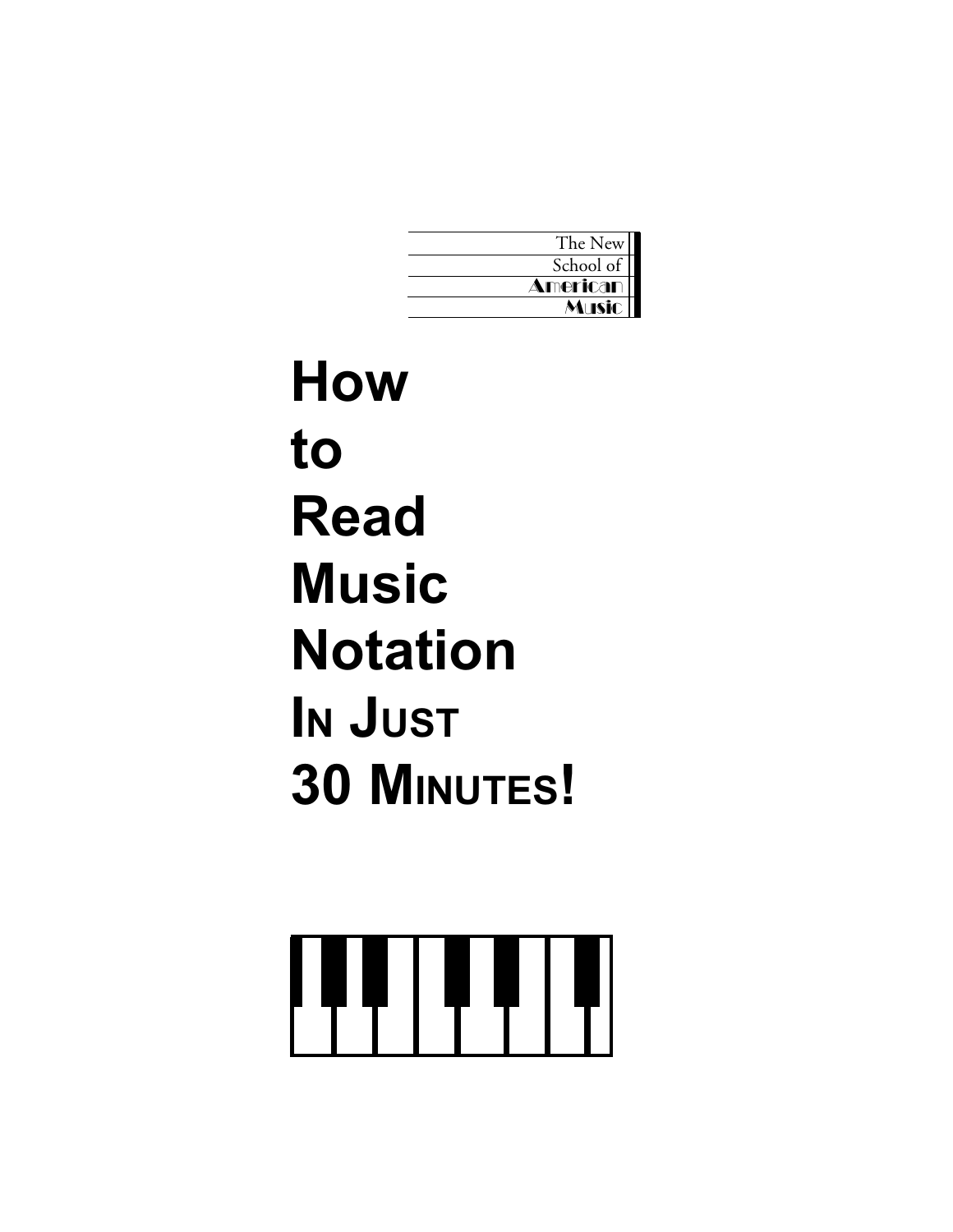

### **1. MELODIES**

The first thing to learn about reading music is that you can ignore most of the information that's written on the page. The only part you really need to learn is called the "treble clef." This is the symbol for treble clef:





is for classical

is for classical Zarra <u>Commenances</u><br>pianists only. It is totally useless for our purposes. At least for now.

The notes  $\left( \right)$  ) placed within the treble clef represent the melody of the song. You will only need to play one note at a time when you read music. On the piano you play the melody with the right hand.

The notes written on the lines and spaces of the treble clef tell you two things about them:

- 1) Their pitch (how high or low)
- 2) Their duration (how long they're held)

Facing the keyboard, as you go left the notes become lower in pitch, and to the right they become higher. We'll learn the specifics of how the note symbols reveal pitch and duration shortly.

# **2. THE PIANO KEYBOARD**

A typical piano has 88 keys total (including all white keys and black keys). Most electronic keyboards and organ manuals have fewer. However, there are only twelve *different* notes—seven white and five black—on the keyboard. This twelve note pattern repeats several times up and down the piano keyboard.

In our culture the white notes are named after the first seven letters of the alphabet: A B C D E F G

You can learn to recognize all the notes by sight by looking at their patterns relative to the black keys. Notice the black keys are arranged in patterns of two and three. The piano universe tends to revolve around the C note which you can identify as the white key found just to the left of a grouping of two black notes. A full-sized piano keyboard has eight C's. The C closest to the center of the keyboard is called middle C. Learn to identify this note quickly.

Once you find C you can easily figure out the names of the other white notes, because they follow alphabetically. The white key to the immediate right of any C is called D. The one to its left is called B. However, since there are only seven different white notes in music, after G the next note is A again. This pattern—A through G—repeats several times the entire length of the keyboard.

**Memorize these seven different white notes by name, and learn to identify them on the keyboard without hesitation.**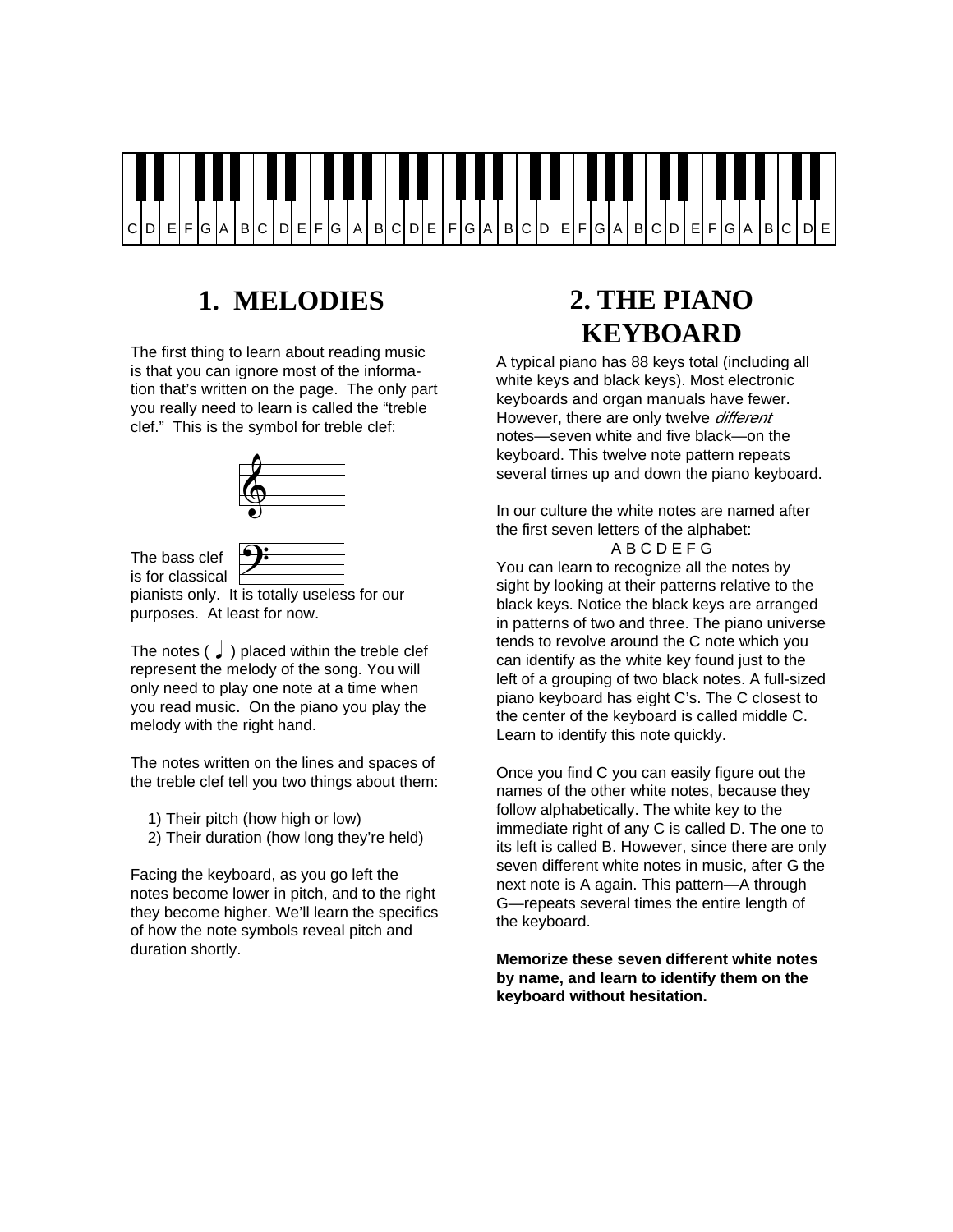#### **3. THE STAFF**

This is called the treble clef staff: Written on it are the notes of a song's melody. Notice this staff has five lines and thus four spaces. The lines and spaces all have letter names, corresponding to the notes on the keyboard. From bottom to top the five lines are named EGBDF and the four spaces are named FACE. Thus, by alternating and combining the lines and the spaces, you'll get EFGABCDEF. A note (dot) on the staff takes on the name of the line or space upon which it is placed and represents the corresponding musical note on the keyboard. Thus, these notes on the staff…  $\bullet =$ 



…correspond to these keys on the keyboard:



Sometimes we need to add little lines above or below the staff to indicate notes that fall above or below the notes of the staff. This is middle C, for example:



**Memorize the names of the lines and spaces of the written staff. Learn to correlate these notes with the keys on the piano.**

## **4. SHARPS AND FLATS**

Sooner or later you will need to learn the black keys (sharps and flats) on the keyboard. Every black key has both a sharp (**#**) name and a flat (**b** ). You must learn them both ways. This is what they look like on the keyboard:



And this is what they look like on paper:



Notice that every black key is named after one of the seven white keys—A through G. An easy way to learn the sharps and flats is to remember sharp means higher and flat means lower. Thus, **F#** is the black key that is immediately higher than the white key **F**. This same note could be called **Gb** because it is at the same time immediately lower than the white key **G.**

**Memorize the sharps and flats both as they appear on the keyboard and as they appear in music notation.**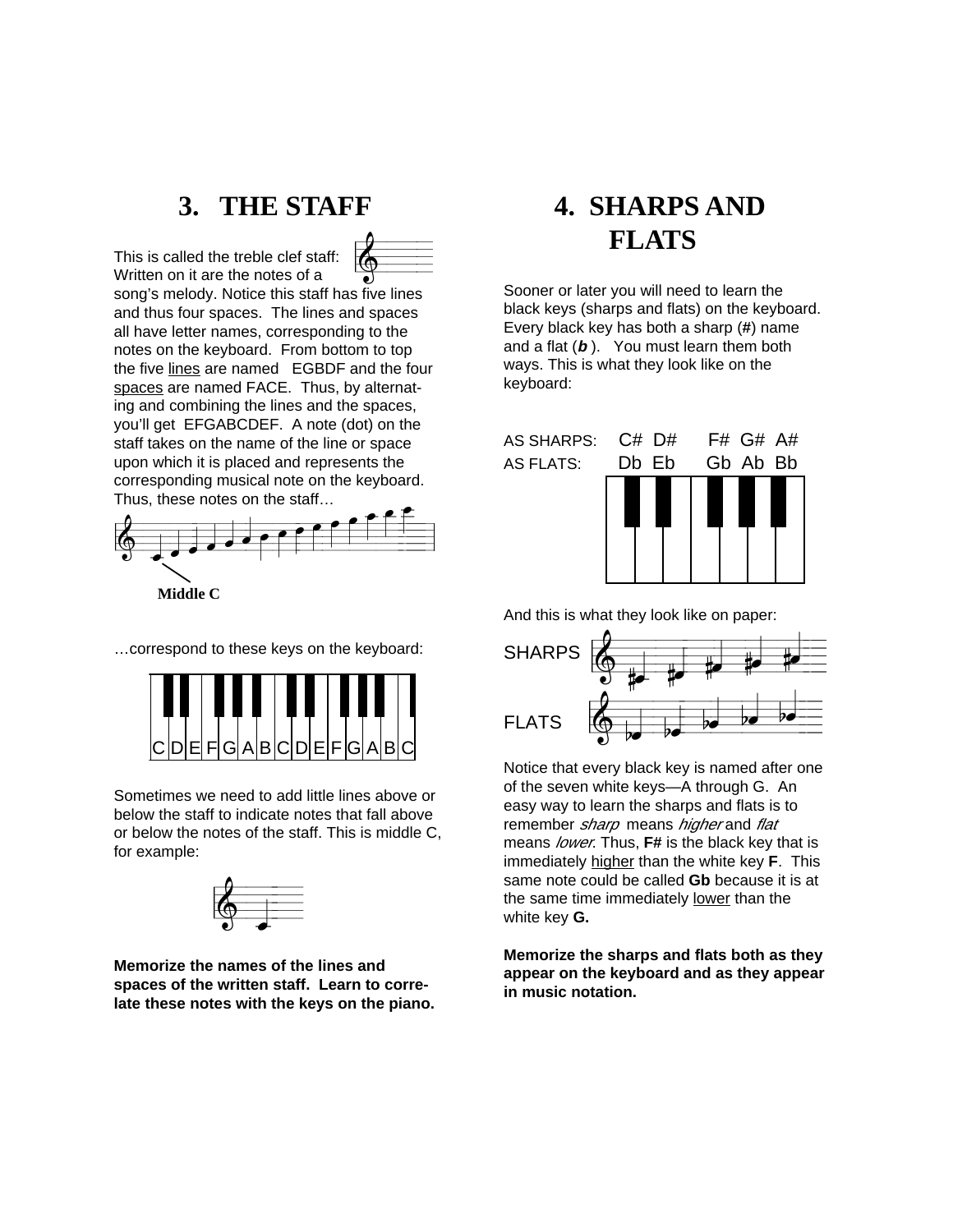### **5. NOTE DURATION**

There is more to a melody than the pitch of the notes involved. Each note, in addition to having a certain pitch, has a specific duration. Learning the system of counting note values (duration) is traditionally a tedious and time consuming task. But it's a task you can avoid for the most part if you play melodies that are already familiar to you. If you can clap the rhythm of a song, you don't need to count it. In terms of note duration in popular music, being approximate is usually sufficient. But just for the record, these are the note values (duration) of the most common notes.

This is a whole note  $\bullet$  . It usually gets four

beats (foot taps). It is held twice as long as a

half note  $\int$  . The  $\int$  is twice as long as a

quarter note  $\int$  , which in turn is held twice as

long as an eighth note  $\Box$ ), which in turn is

held twice as long as a sixteenth note  $\bigcap$ .

Groups of eighth notes can look like this  $\left[$ 

A group of four sixteenth notes can look like

. Thus, in terms of time values this  $\vert \vert \vert \vert$ 

 $\mathbf{o} = d d = d d d = d d d d d$ 

The stems of the notes can go up or down; it Q makes little difference. |

One more thing. A dot after a note increases q its value by half again.

 $d \cdot = d + q$ 

**Practice the following melodies, observing how this note value system works.**

#### **6. SONGS**

Here's your chance to take what you've learned so far and try playing a couple of familiar melodies. Use only your right hand.